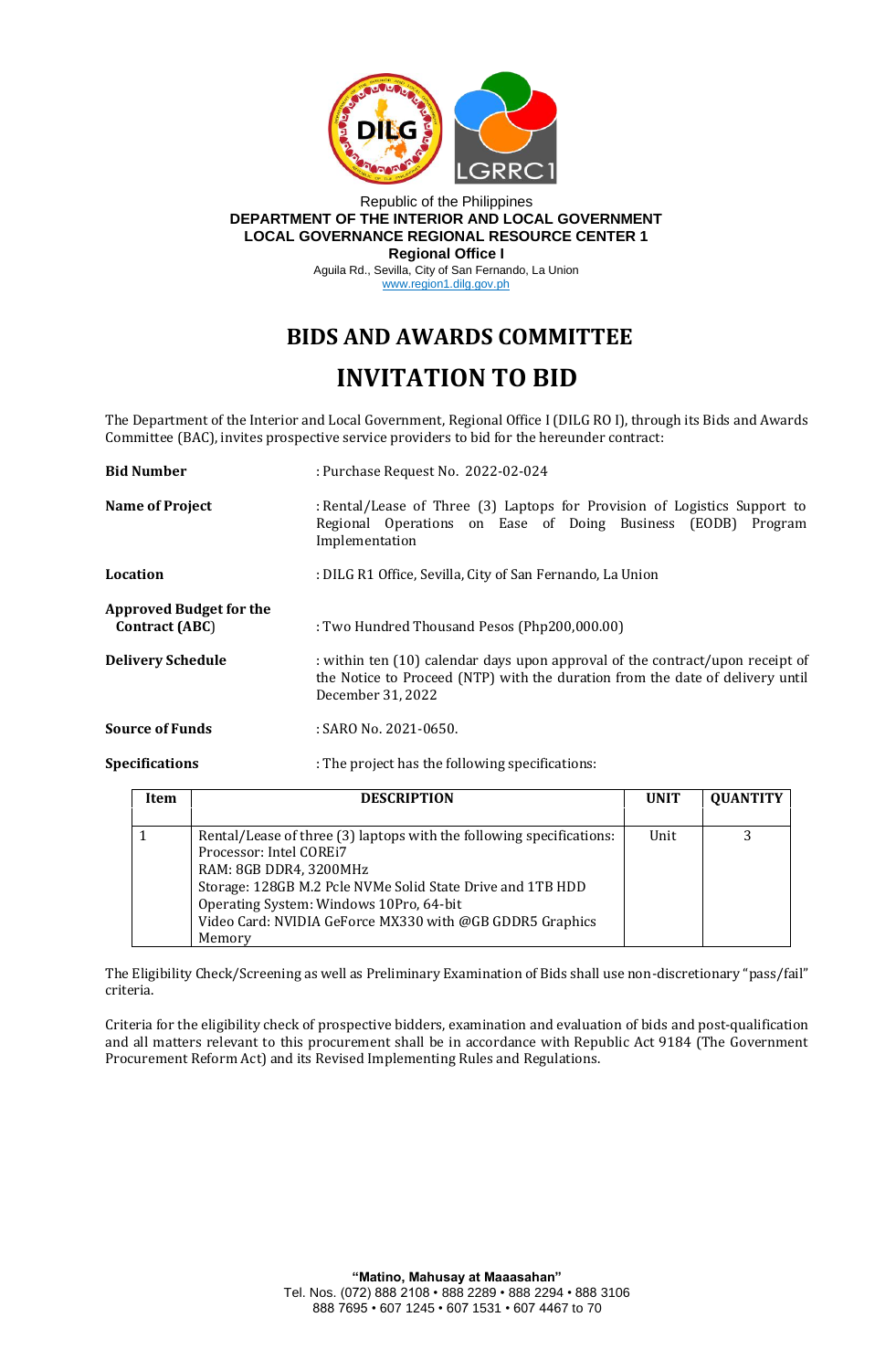

## Republic of the Philippines **DEPARTMENT OF THE INTERIOR AND LOCAL GOVERNMENT LOCAL GOVERNANCE REGIONAL RESOURCE CENTER 1**

**Regional Office I**

Aguila Rd., Sevilla, City of San Fernando, La Union www.region1.dilg.gov.ph

Schedule of bidding activities shall be as follows:

| <b>Activity</b>          | <b>Requirements</b>                                      | Dates/Place                          |
|--------------------------|----------------------------------------------------------|--------------------------------------|
| Posting of Invitation to | To be posted in the PhilGEPS, DILG RO1                   | February 8-14, 2022                  |
| <b>Bid</b>               | website and conspicuous place in the                     |                                      |
|                          | DILG Regional Office for 7 days                          |                                      |
| Availability and         | Payment of non-refundable fee in the                     | February 8-11, 2022 at 8:30AM-       |
| <b>Issuance of Bid</b>   | amount of P200.00 in cash, payable to                    | 4:00PM, February 14, 2021 at         |
| Documents                | the Cashier, DILG Regional Office                        | 8:30AM-4:00PM, and February 15,      |
|                          |                                                          | 2022 at 8:30AM -2:00PM               |
| Deadline of Submission   | Bids must be accompanied by a Bid                        | February 15, 2022 at 2:00 PM         |
| of Bids                  | Security in the form of Bid Securing                     | at the DILG RO 1 c/o BAC Secretariat |
|                          | Declaration or any of the following forms<br>and amount: |                                      |
|                          | (a) The amount of not less than                          |                                      |
|                          | Thousand<br>Four<br>Pesos                                |                                      |
|                          | (Php4,000.00) if bid security is                         |                                      |
|                          | cash, cashier's/manager's<br>in                          |                                      |
|                          | check, bank draft/guarantee or                           |                                      |
|                          | irrevocable letter of credit;                            |                                      |
|                          | or                                                       |                                      |
|                          | (b) The amount of not less than Ten                      |                                      |
|                          | Thousand<br>Pesos                                        |                                      |
|                          | (Php10,000.00) if bid security is                        |                                      |
|                          | in Surety Bond                                           |                                      |
| Opening of Bids          | Bidders or representatives may attend                    | February 15, 2022, 2:01 PM           |
|                          | the activity virtually                                   | at the DILG RO 1 Conference Hall,    |
|                          |                                                          | City of San Fernando, La Union or    |
|                          |                                                          | Zoom Platform with Meeting ID -      |
|                          |                                                          | 899 7354 0851 and Passcode -         |
|                          |                                                          | bacmeeting                           |
|                          |                                                          |                                      |

Complete set of Bid Documents (CD Form) may be obtained at the **BIDS AND AWARDS COMMITTEE c/o BAC SECRETARIAT**, DILG Regional Office I, Aguila Road, City of San Fernando, La Union or prospective bidders may request a copy of the Bid Documents through email.

Eligibility Requirements and Technical Documents with tabbing for each document (placed in one folder, properly arranged according to the checklist), and Financial Documents with tabbing for each document (placed in one folder) shall be placed in a separate and marked, sealed envelope addressed to **PEDRO D. GONZALES, BAC Chairman c/o BAC Secretariat** located at the DILG Regional Office I, Aguila Road, City of San Fernando, La Union. For inquiries, you may call telephone number (072) 888-2289 / 607-4469 or send email to: dilgr1.bac@gmail.com

The DILG RO I reserves the right to reject any Bids, to annul the bidding process, which may be considered disadvantageous and not beneficial to the DILG Regional Office or waive any defect or informality therein. The DILG Regional Office assumes no responsibility whatsoever to compensate or indemnify bidders for any expenses incurred in the preparation of their bid proposals.

 **PEDRO D. GONZALES**

**BAC** Chairperson

**"Matino, Mahusay at Maaasahan"** Tel. Nos. (072) 888 2108 • 888 2289 • 888 2294 • 888 3106 888 7695 • 607 1245 • 607 1531 • 607 4467 to 70